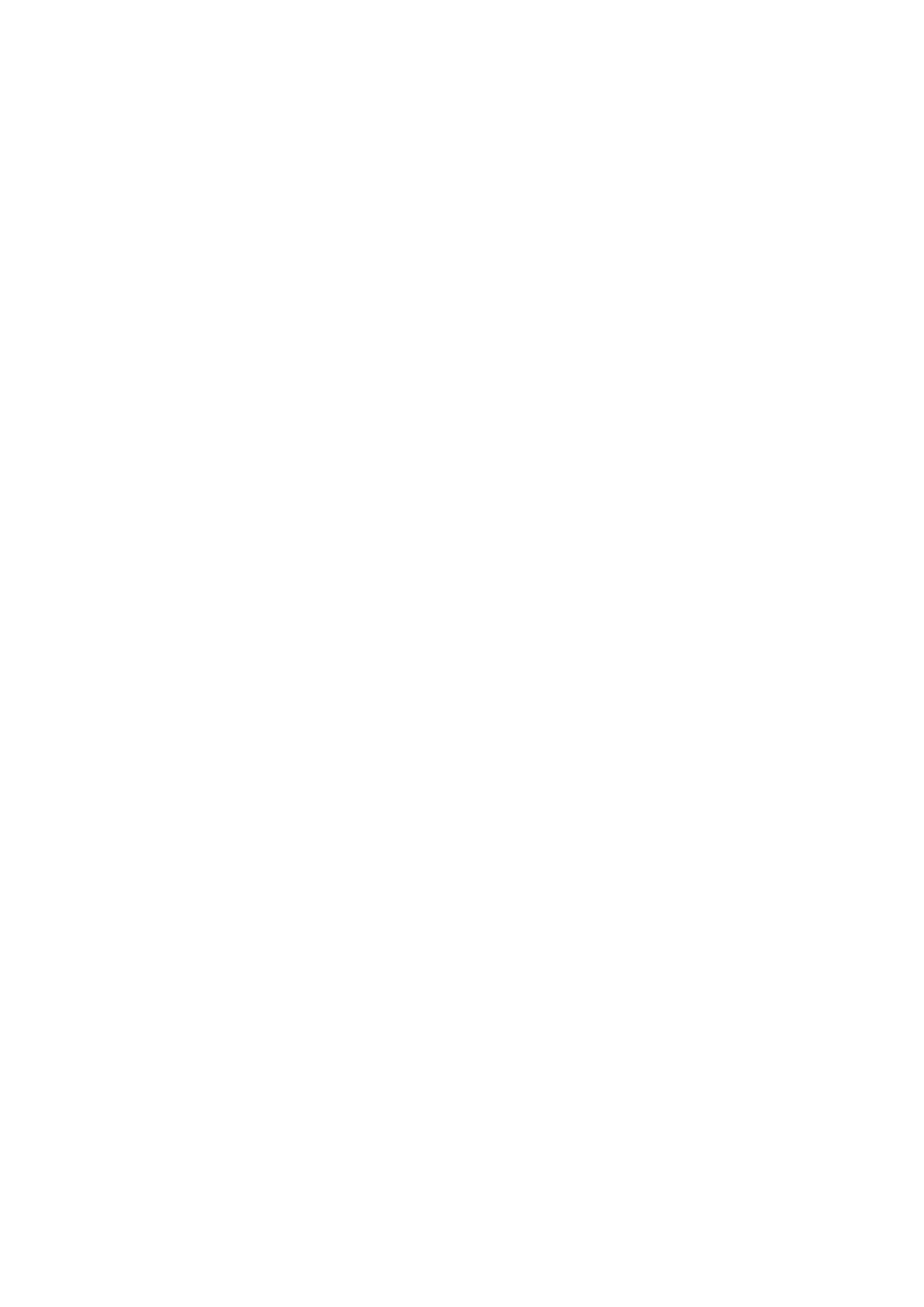# **TABLE OF CONTENTS 3 SEPTEMBER 2020**

**Business Page No.**

| 1. | <b>Meeting Conduct</b>   |                                                                                             | 5 |
|----|--------------------------|---------------------------------------------------------------------------------------------|---|
|    |                          | 1.1 Karakia                                                                                 | 5 |
|    |                          | 1.2 Apologies                                                                               | 5 |
|    |                          | 1.3 Conflict of Interest Declarations                                                       | 5 |
|    |                          | <b>1.4 Confirmation of Minutes</b>                                                          | 5 |
|    | 1.5                      | <b>Items not on the Agenda</b>                                                              | 6 |
|    |                          | <b>1.6 Public Participation</b>                                                             | 6 |
| 2. | <b>General Business</b>  |                                                                                             | 6 |
|    | 2.1                      | <b>Report back on e-petition to pedestrianise Courtney</b><br><b>Place</b>                  | 6 |
|    |                          | 2.2 Safer Speeds Hearing Subcommittee Terms of Reference                                    | 8 |
| 3. | <b>Committee Reports</b> |                                                                                             | 9 |
|    | 3.1                      | <b>Report of the Safer Speeds Hearings Subcommittee</b><br><b>Meeting of 19 August 2020</b> | 9 |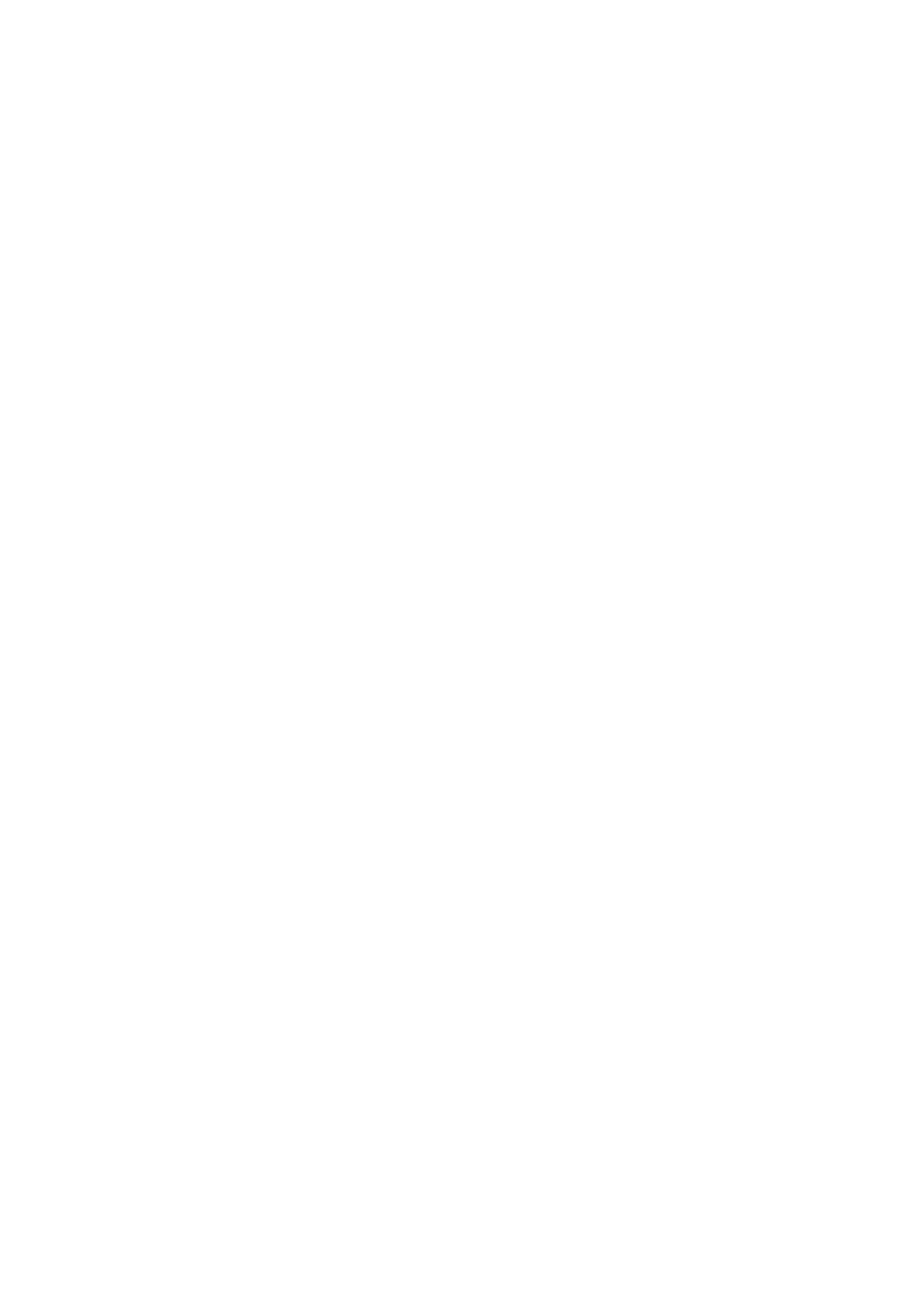## <span id="page-4-0"></span>**1. Meeting Conduct**

### **1.1 Karakia**

The Chairperson declared the meeting open at 9:33 am and invited members to stand and read the following karakia to open the meeting.

**Whakataka te hau ki te uru, Whakataka te hau ki te tonga. Kia mākinakina ki uta, Kia mātaratara ki tai. E hī ake ana te atākura. He tio, he huka, he hauhū. Tihei Mauri Ora!**

Cease oh winds of the west and of the south Let the bracing breezes flow, over the land and the sea. Let the red-tipped dawn come with a sharpened edge, a touch of frost, a promise of a glorious day

### <span id="page-4-1"></span>**1.2 Apologies**

#### **Moved Councillor Day, seconded Mayor Foster, the following motion**

#### **Resolved**

That the Strategy and Policy Committee:

1. Accept the apologies received from Councillor Calvert for early departure to attend to other Council business.

#### **Carried unanimously**

## <span id="page-4-2"></span>**1.3 Conflict of Interest Declarations**

No conflicts of interest were declared.

#### <span id="page-4-3"></span>**1.4 Confirmation of Minutes**

#### **Moved Councillor Day, seconded Deputy Mayor Free, the following motion**

#### **Resolved**

That the Strategy and Policy Committee:

1. Approve the minutes of the Strategy and Policy Committee Meeting held on 20 August 2020, having been circulated, that they be taken as read and confirmed as an accurate record of that meeting.

## **Carried unanimously**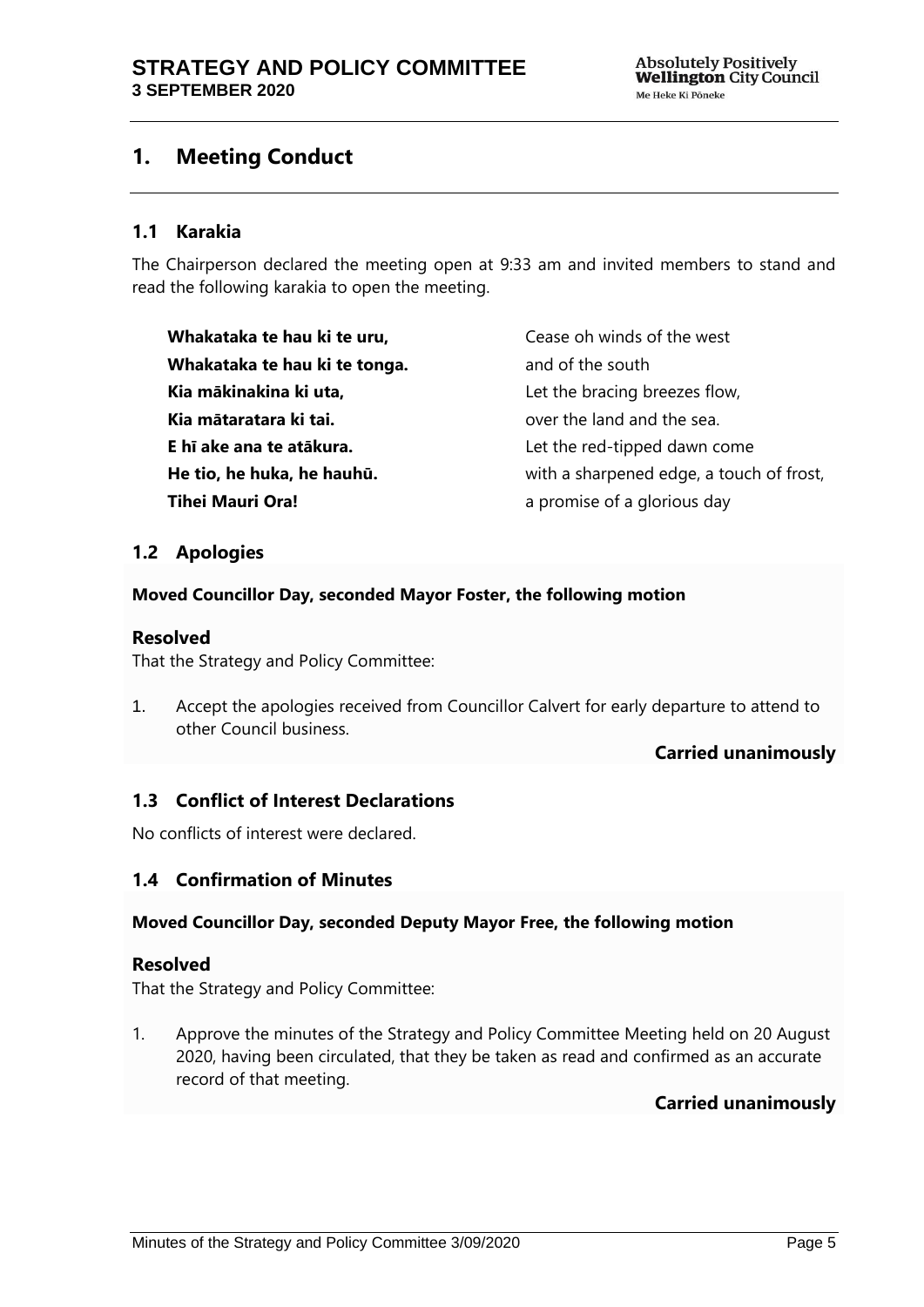## <span id="page-5-0"></span>**1.5 Items not on the Agenda**

There were no items not on the agenda.

## <span id="page-5-1"></span>**1.6 Public Participation**

#### **1.6.1Sam Cranfield**

Sam Cranfield spoke about The Golden Mile project.

#### **1.6.2Te Whanganui-A-Tara-Wellington**

Representing Te Whanganui-A-Tara-Wellington, Jill Oakley and Simon Bowden gave a presentation about Whenua Ūkaipō Connectedness.

#### **1.6.3noflyzone.org.nz**

Representing noflyzone.org.nz, Benoit Pette spoke about recreational aircraft noise pollution in Wellington.

### **Tabled documents at public participation**

#### **Attachments**

- 1 Jill Oakley and Simon Bowden Whenua Ūkaipō Connectedness
- 2 Benoit Pette recreational aircraft noise pollution

## <span id="page-5-2"></span>**2. General Business**

## <span id="page-5-3"></span>**2.1 Report back on e-petition to pedestrianise Courtney Place**

#### **Moved Deputy Mayor Free, seconded Mayor Foster, the following motion**

#### **Recommendation/s**

That the Strategy and Policy Committee:

- 1. Receive the information.
- 2. Agree that the option to pedestrianise Courtenay Place needs to be considered by Let's Get Wellington Moving (LGWM) as a part of the city wide consultation on the Golden Mile options.
- 3. Note that as it currently stands the Golden Mile options proposals do not include an option which proposes a full pedestrianisation of Courtenay Place.
- 4. Note that GWRC and WCC officers do not recommend a full pedestrianisation because of the effects on our public transport network and street safety.
- 5. Note that officers have reinitiated the night time forum.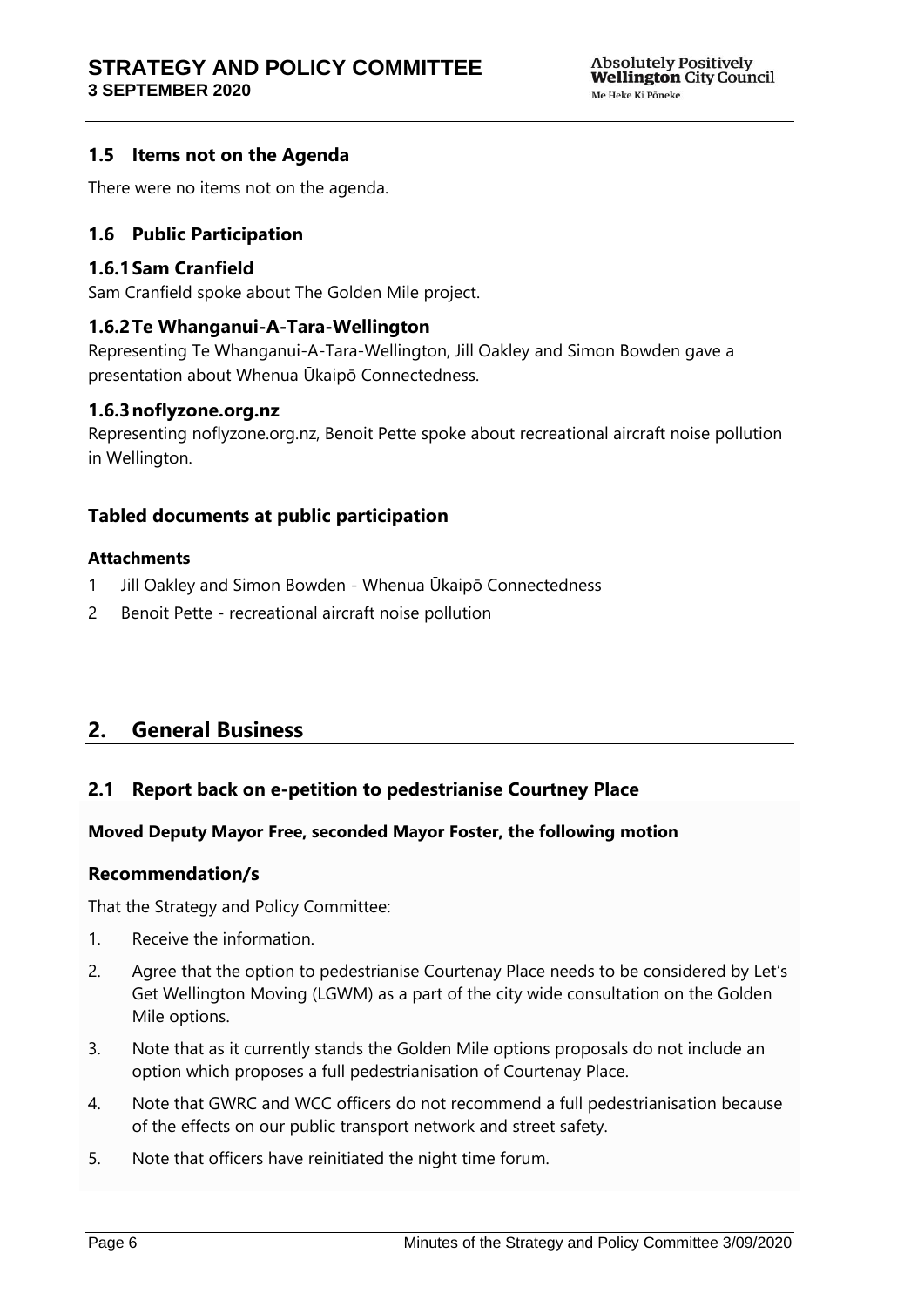#### **Moved Councillor Calvert, seconded Councillor Paul, the following amendment**

#### **Resolved**

That the Strategy and Policy Committee:

6. Request officers to ensure that opportunities for improved place making and public amenity of the Courtenay Place precinct (including Te Aro Park) are considered in any projects relating to the precinct as well as regular maintenance programmes.

### **Carried unanimously**

#### **Moved Deputy Mayor Free, seconded Mayor Foster, the following substantive motion**

#### **Resolved**

That the Strategy and Policy Committee:

- 1. Receive the information.
- 2. Agree that the option to pedestrianise Courtenay Place needs to be considered by Let's Get Wellington Moving (LGWM) as a part of the city wide consultation on the Golden Mile options.
- 3. Note that as it currently stands the Golden Mile options proposals do not include an option which proposes a full pedestrianisation of Courtenay Place.
- 4. Note that GWRC and WCC officers do not recommend a full pedestrianisation because of the effects on our public transport network and street safety.
- 5. Note that officers have reinitiated the night time forum.
- 6. Request officers to ensure that opportunities for improved place making and public amenity of the Courtenay Place precinct (including Te Aro Park) are considered in any projects relating to the precinct as well as regular maintenance programmes.

#### **Carried unanimously**

(Councillor Calvert left the meeting at 10:57 am)

The meeting adjourned at 10:57 am and reconvened at 11:13 am with the following members present: Mayor Foster, Councillor Condie, Councillor Day, Councillor Foon, Deputy Mayor Free, Councillor Matthews, Councillor O'Neill, Councillor Pannett, Councillor Paul, Councillor Rush, Councillor Sparrow, Councillor Woolf, Councillor Young

(Councillor Fitzsimons returned to the meeting at 11:14 am)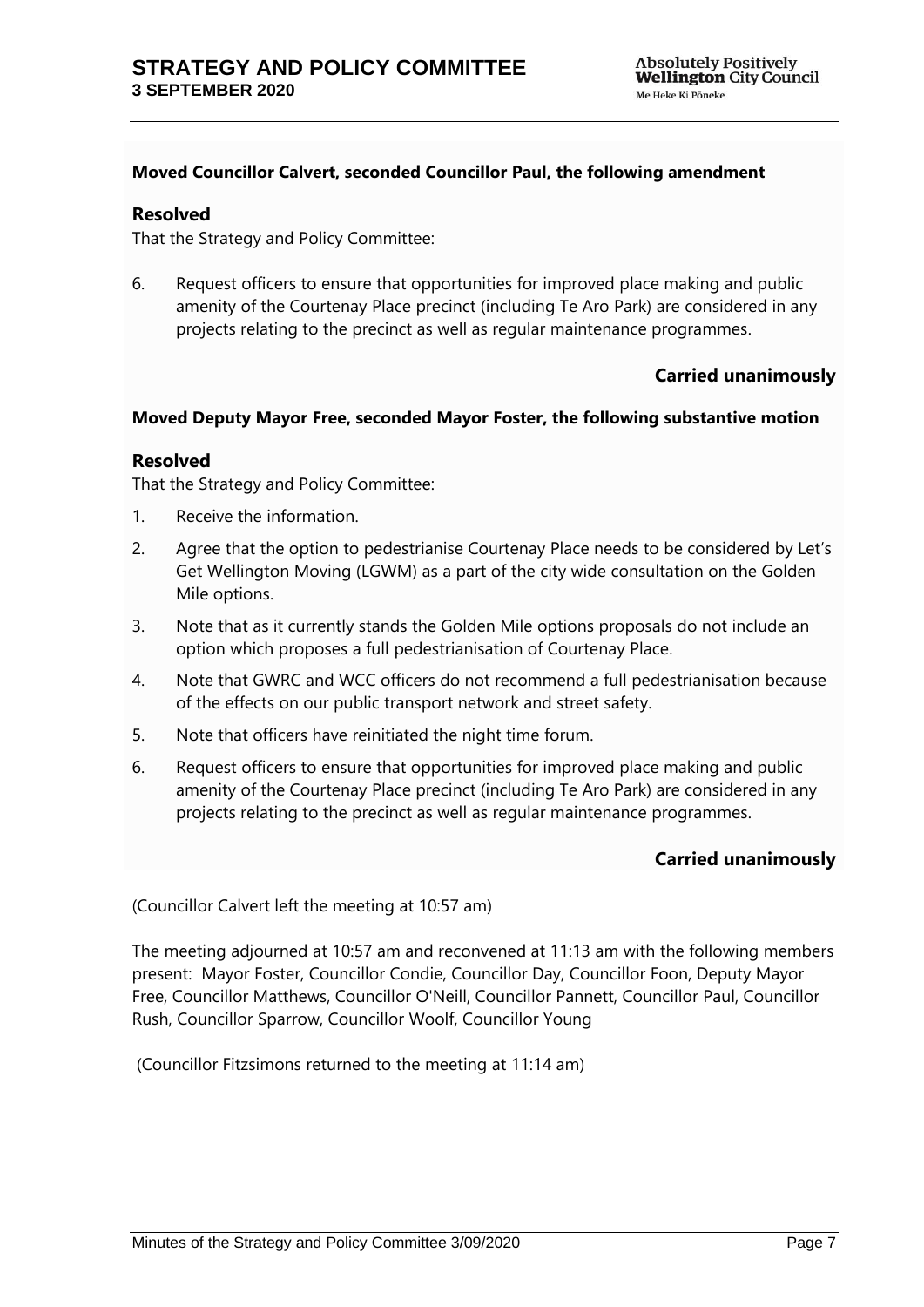## <span id="page-7-0"></span>**2.2 Safer Speeds Hearing Subcommittee Terms of Reference**

#### **Moved Councillor Condie pro forma, seconded Councillor Woolf, the following motion**

#### **Resolved**

That the Strategy and Policy Committee:

- 1. Receive the information.
- 2. Agree to amend the membership of the Safer Speeds Hearing Subcommittee in its terms of reference as follows:

Replace Councillors Calvert, Councillor Woolf and Councillor Young with Councillor Fitzsimons in the membership; with this change taking effect after the Safer Speeds Hearing Subcommittee has made its recommendation regarding Karori and Marsden Village hearings to the Strategy and Policy Committee.

3. Agree that quorum be lowered to four members, being the majority of seven members of the Subcommittee.

**Carried unanimously**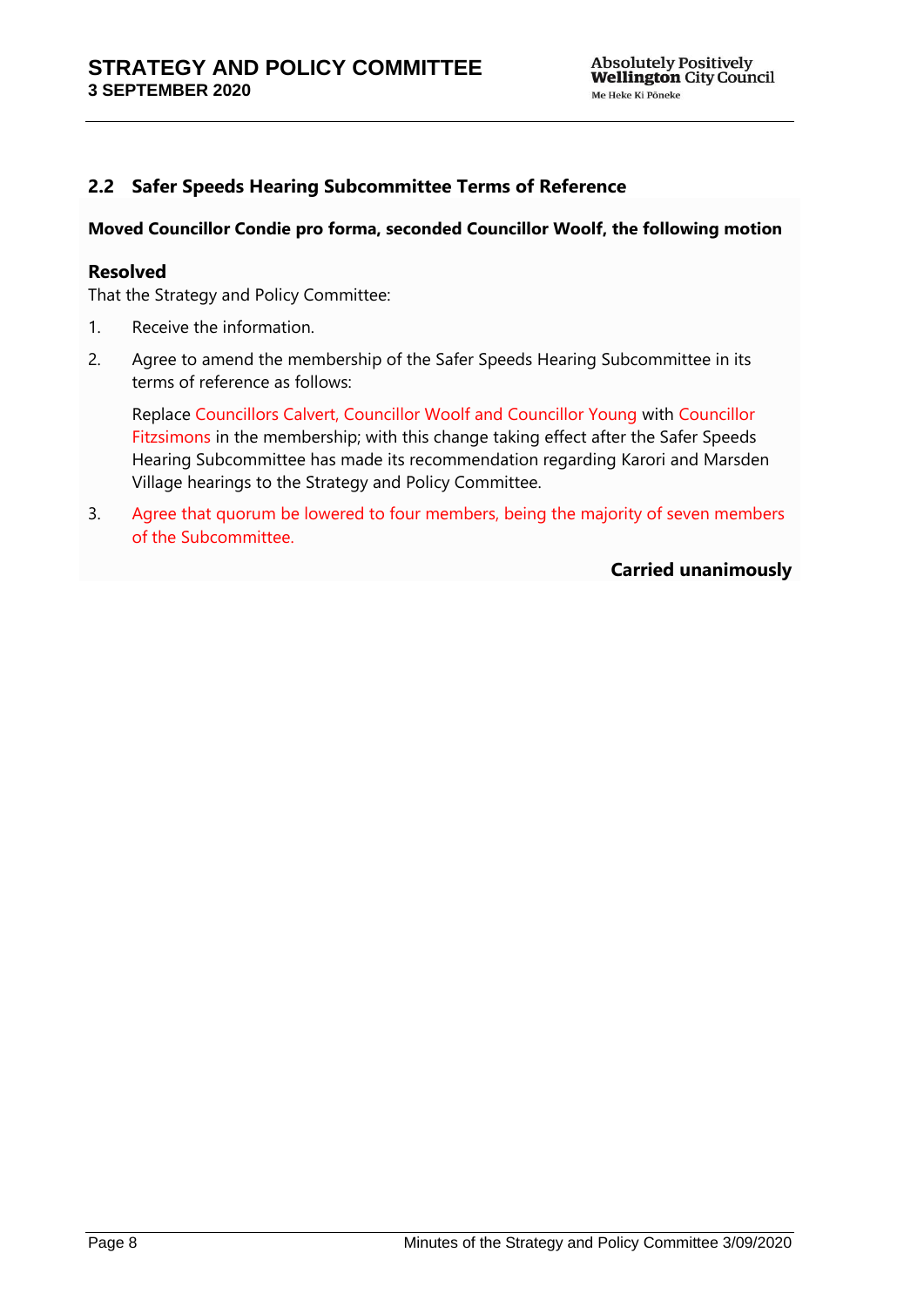## <span id="page-8-0"></span>**3. Committee Reports**

## <span id="page-8-1"></span>**3.1 Report of the Safer Speeds Hearings Subcommittee Meeting of 19 August 2020**

#### **Moved Councillor Condie, seconded Councillor Matthews, the following motion**

#### **Resolved**

That the Strategy and Policy Committee:

1. Make speed limit resolutions for each of the following areas under Part 6 of the Wellington City Consolidated Bylaw to set the speed limit as stated in the table below.

| Area                             | <b>Affected roads/streets</b>                                                                                                      | Proposed<br>speed limit |
|----------------------------------|------------------------------------------------------------------------------------------------------------------------------------|-------------------------|
| Karori Shopping<br>Area          | <b>Karori Road</b> - From a point 85 metres south-west<br>of Reading Street to a point 21 metres south-west<br>of Chamberlain road | 30km/h                  |
|                                  | <b>Chamberlain Road</b> - From its intersection with<br>Karori Road to a point 16 metres north of Karori<br>Road                   |                         |
|                                  | <b>Parkvale Road</b> - From its intersection with Karori<br>Road to a point 116 metres north of Karori Road                        |                         |
|                                  | <b>Beauchamp Street</b> - From its intersection with<br><b>Karori Road</b> to a point 73 metres south of Karori<br>Road            |                         |
|                                  | <b>Raine Street</b> - From its intersection with Karori<br>Road to a point 72 metres north of Karori Road                          |                         |
|                                  | <b>Campbell Street</b> - From its intersection with Karori<br>Road to a point 46 metres south of Karori Road                       |                         |
| Marsden Village<br>Shopping Area | <b>Hatton Street</b> - From its intersection with Karori<br>Road to a point 21 metres north of Karori Road                         | 30km/h                  |
|                                  | <b>Lancaster Street</b> - From its intersection with Karori<br>Road to a point 15 metres south of Karori Road                      |                         |
|                                  | Karori Road - From a point 67 metres south-west<br>of Homewood Avenue to a point 8 metres south-<br>west of Hatton Street          |                         |

#### **Carried unanimously**